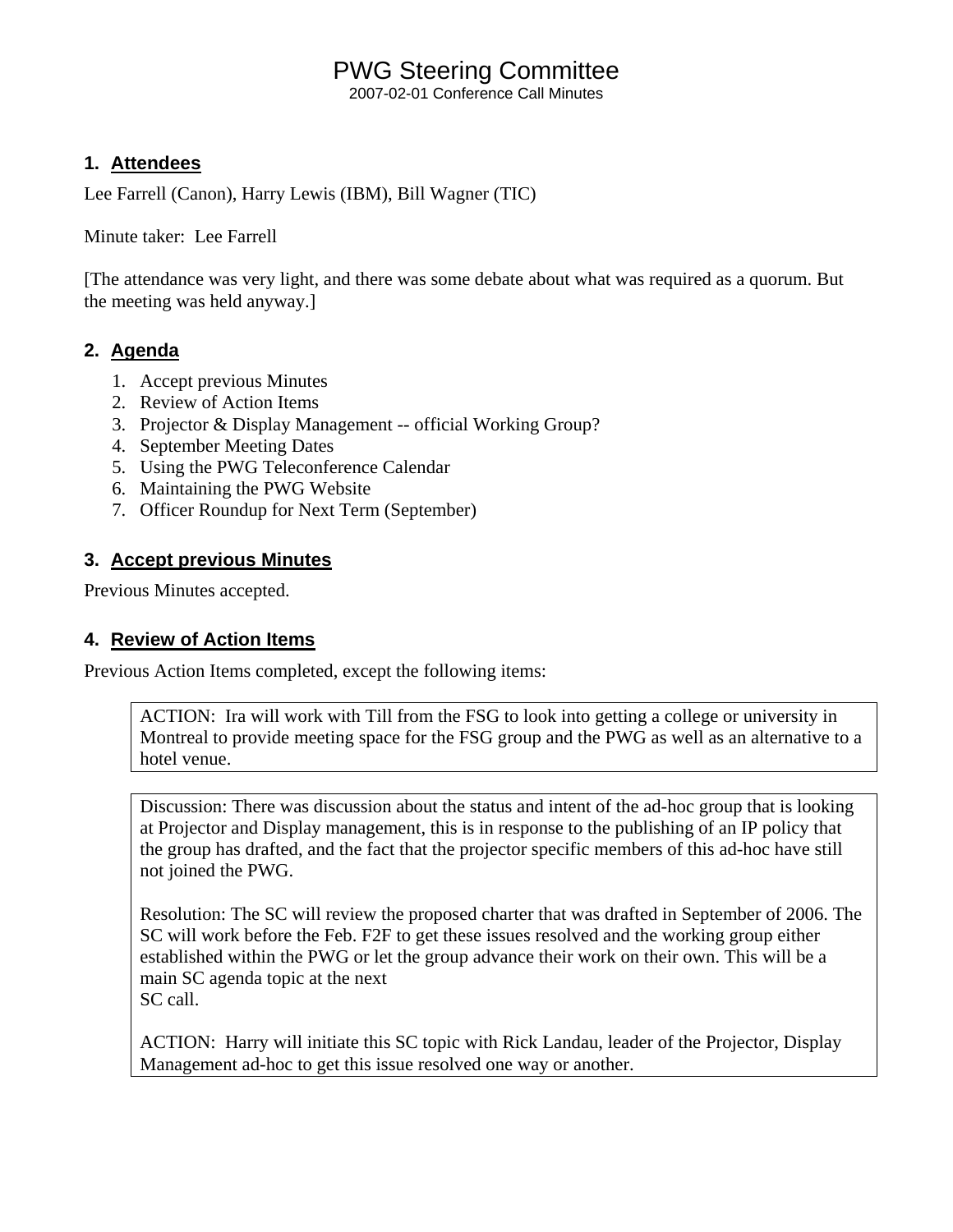## PWG Steering Committee

2007-02-01 Conference Call Minutes

ACTION: Harry Lewis will send a membership application to Projector & Display Management members and identify a needed deadline to become an official Working Group.

ACTION: Harry Lewis will get a list from ISTO and send a note to the delinquent members that have not paid for PWG membership.

### **5. Projector & Display Management -- Official Working Group?**

It was noted that the Steering Committee should move forward with the process to vote on the submitted Charter provided by the Projector & Display Management participants.

The current participants should understand that if their companies have not joined the PWG organization, they will be unable to vote on their own Charter toward achieving Formal Approval.

### **6. September Meeting Dates**

It has been requested that the September meeting date be shifted back to the week of September 10-14. The previous conflict that caused the move to September 17-21 no longer exists, but a new conflict has arisen with one of the Officers during the week of Sep 17-21.

Unless there is any strong objection, the meeting will be shifted to the week of September 10-14.

ACTION: Harry Lewis will post an announcement of the proposed change to the September meeting date. The PWG meeting schedule web page will be updated accordingly.

## **7. Using the PWG Teleconference Calendar**

It was noted that the PWG Teleconference Calendar is not being updated to reflect planned teleconferences.

Instructions to modify the calendar:

- 1. go to <http://www.google.com/calendar/>
- 2. login as user (e-mail) "istopwg@gmail.com", using the PWG ftp site access password
- 3. enter your appointment(s) and provide meeting description (e.g., agenda topics, etc.) by creating an event

NOTE: The PWG calendar assumes Eastern Time as its schedule base.

ACTION: Working Group Chairs will update and maintain the PWG Teleconference Calendar to reflect their next planned teleconference(s).

## **8. Maintaining the PWG Website**

It was noted that many [all?] of the PWG website pages could benefit from a timely updating. It is suffering from being out of date. For example, the WIMS CIM activity and the Semantic Model v2 activity does not appear anywhere on the home page.